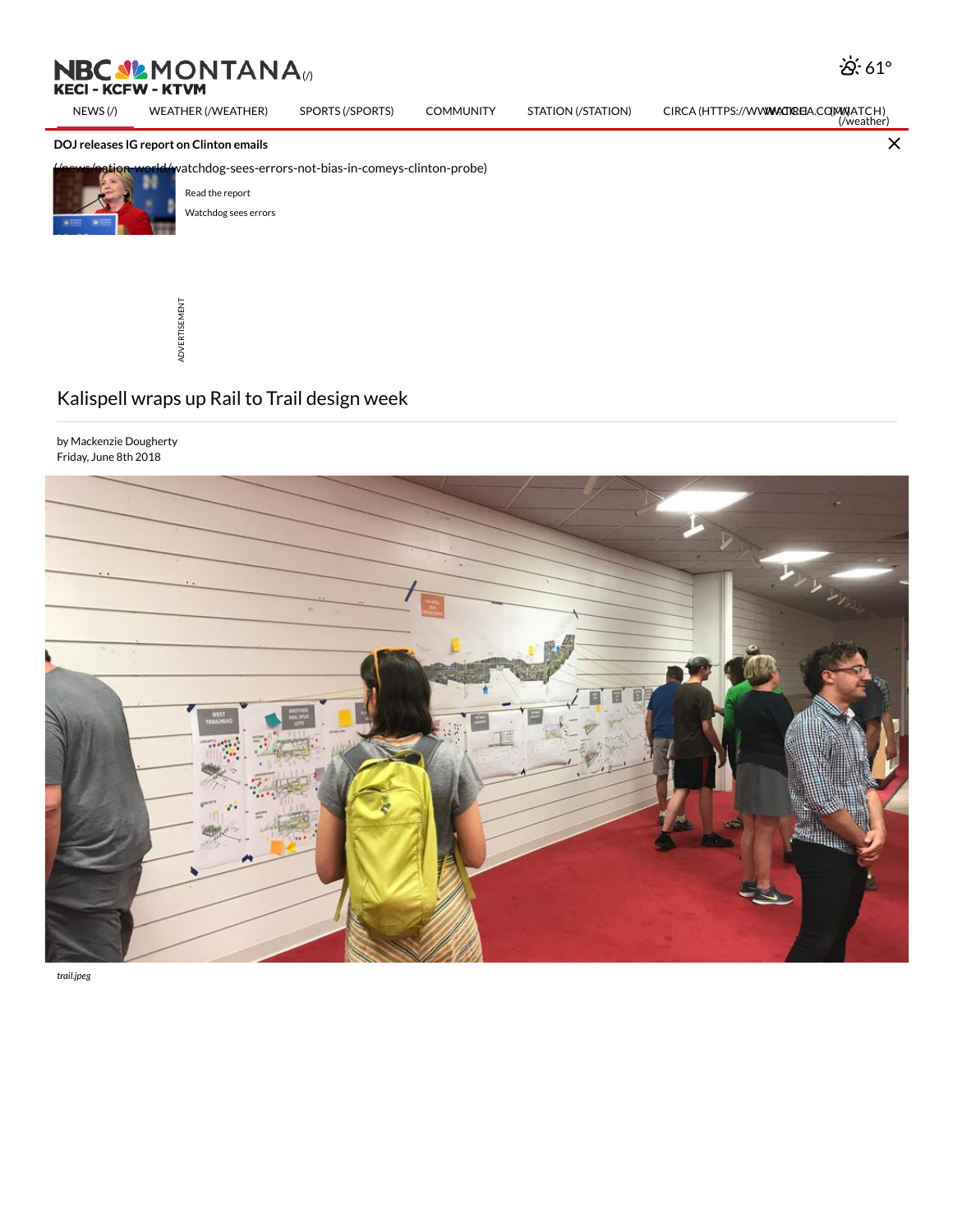



[\(/news/local/gallery/kalispell-wraps-up-rail-to-trail-design-week#photo-1\)](http://nbcmontana.com/news/local/gallery/kalispell-wraps-up-rail-to-trail-design-week#photo-1)

## VIEW PHOTO GALLERY

TRENDING

<sup>3</sup> photos [\(/news/local/gallery/kalispell-wraps-up-rail-to-trail-design-week\)](http://nbcmontana.com/news/local/gallery/kalispell-wraps-up-rail-to-trail-design-week)